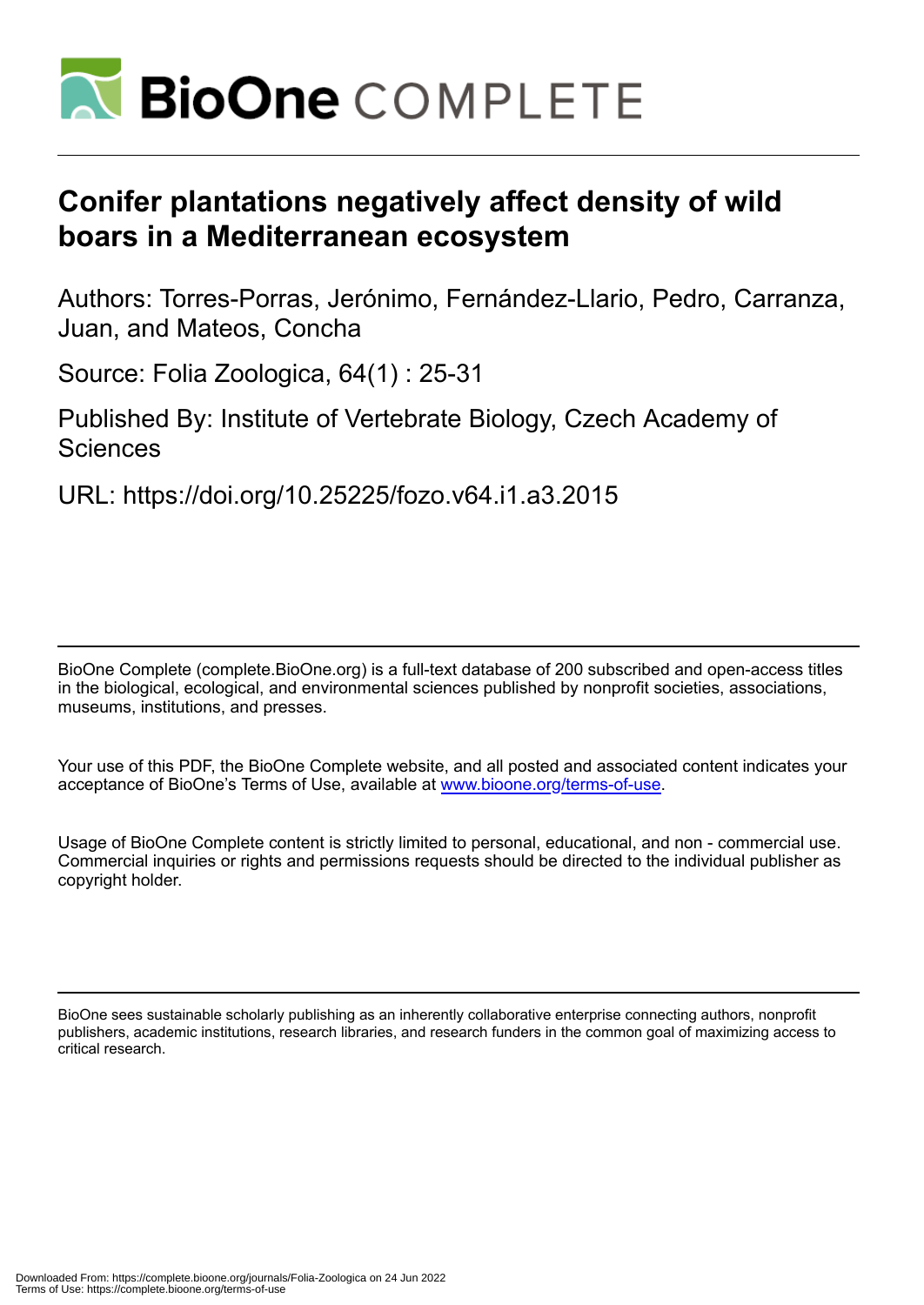# **Conifer plantations negatively affect density of wild boars in a Mediterranean ecosystem**

## **Jerónimo TORRES-PORRAS1 \*, Pedro FERNÁNDEZ-LLARIO2 , Juan CARRANZA1 and Concha MATEOS3**

*<sup>1</sup> Ungulate Research Unit, CRCP, University of Córdoba, 14071 Córdoba, Spain;* 

*e-mail: jeronimo.torres@uco.es, jcarranza@uco.es*

*<sup>2</sup> Innovación en Gestión y Conservación de Ungulados S.L. C/ Diego María Crehuet, 29, 4ªD, 10002 Cáceres, Spain; e-mail: pfernandezllario@gmail.com*

<sup>3</sup> Biology and Ethology, University of Extremadura, 10071 Cáceres, Spain; e-mail: cmateos@unex.es

Received 7 October 2014; Accepted 17 February 2015

**Abstract.** Several decades ago, large areas of the Iberian Peninsula were planted with allochthonous tree species for timber production among other reasons. This severe habitat transformation is likely to affect a large spectrum of the biodiversity in the area. The wild boar *Sus scrofa* is a widely distributed large mammal, for which population density can be estimated on the basis of hunting results relative to effort in each area. Our goal was to analyze the influence of pine plantations on the relative density of this species in Southern Spain. Based on data obtained from hunts, we found that the relative density of wild boar was negatively related to the relative area covered by pine trees. Our results support a negative effect of pine plantations on wild boar density and indicate that restoration and conservation of native oak forests can favour not only biodiversity but also the maintenance of wild boar populations.

**Key words:** pine plantations, hunting, *Sus scrofa*, population distribution

#### **Introduction**

Tree plantations have been established in more than 124 countries covering 130 mha (Winjum & Schroeder 1997, Powers 1999). Different reasons motivated the progressive substitution of native shrub-land and remnant oak forest by pine (*Pinus* sp.) plantations in the south of the Iberian Peninsula from 1950 onwards (Sánchez-Martínez et al. 2008). This practice eliminated extensive forest areas traditionally dominated by oaks (*Quercus* sp.) and a great diversity of shrub species. In their place, several species of pines were planted (Groome 1989), resulting in a mosaic distribution of native vegetation and reforested areas. The effects of pine plantations on native species have also been widely studied (see Stephens & Wagner 2007), showing a negative impact on plant diversity in the Mediterranean (Andrés & Ojeda 2002, Proença et al. 2010, González-Moreno et al. 2011), and on animal diversity, specifically invertebrates (Gee & Stoner 1989, Giller et al. 1993), amphibians (Harvey Pough et al. 1987, Mitchell et al. 1997), various species of birds (Tomialojc & Wesolowki 1996, Díaz et al. 1998, Díaz 2006) and mammals, although the

latter group has been less studied (Lindenmayer et al. 1999, Virgós et al. 2003, see Stephens & Wagner 2007).

However, there are studies that question the negative role of plantations on animals (Donald et al. 1998, Sánchez-Zapata & Calvo 1999) and vegetation (Hofstede et al. 2002) and support their potential role to favour ecological succession in degraded places (Parrotta 1995, Fimbel & Fimbel 1996, Loumeto & Huttel 1997), increasing the diversity of landscape and density of ecotones (Estades & Temple 1999, Bonet et al. 2001). Regarding the impact of these formations on ungulates, negative influences were found in the use of these forests by the roe deer *Capreolus capreolus* (Gill et al. 1996) and the red deer *Cervus elaphus* (Lazo et al. 1994, Debeljak et al. 2001). In the case of the wild boar *Sus scrofa*, little is known about the effect of plantations and there are few studies comparing their populations in areas with both natural and modified habitats in close proximity (Meriggi & Sacchi 2001). Thus, most of the work has focused on assessing stock levels in certain places and assessing dynamics with regard to climate, food, the

*\* Corresponding Author*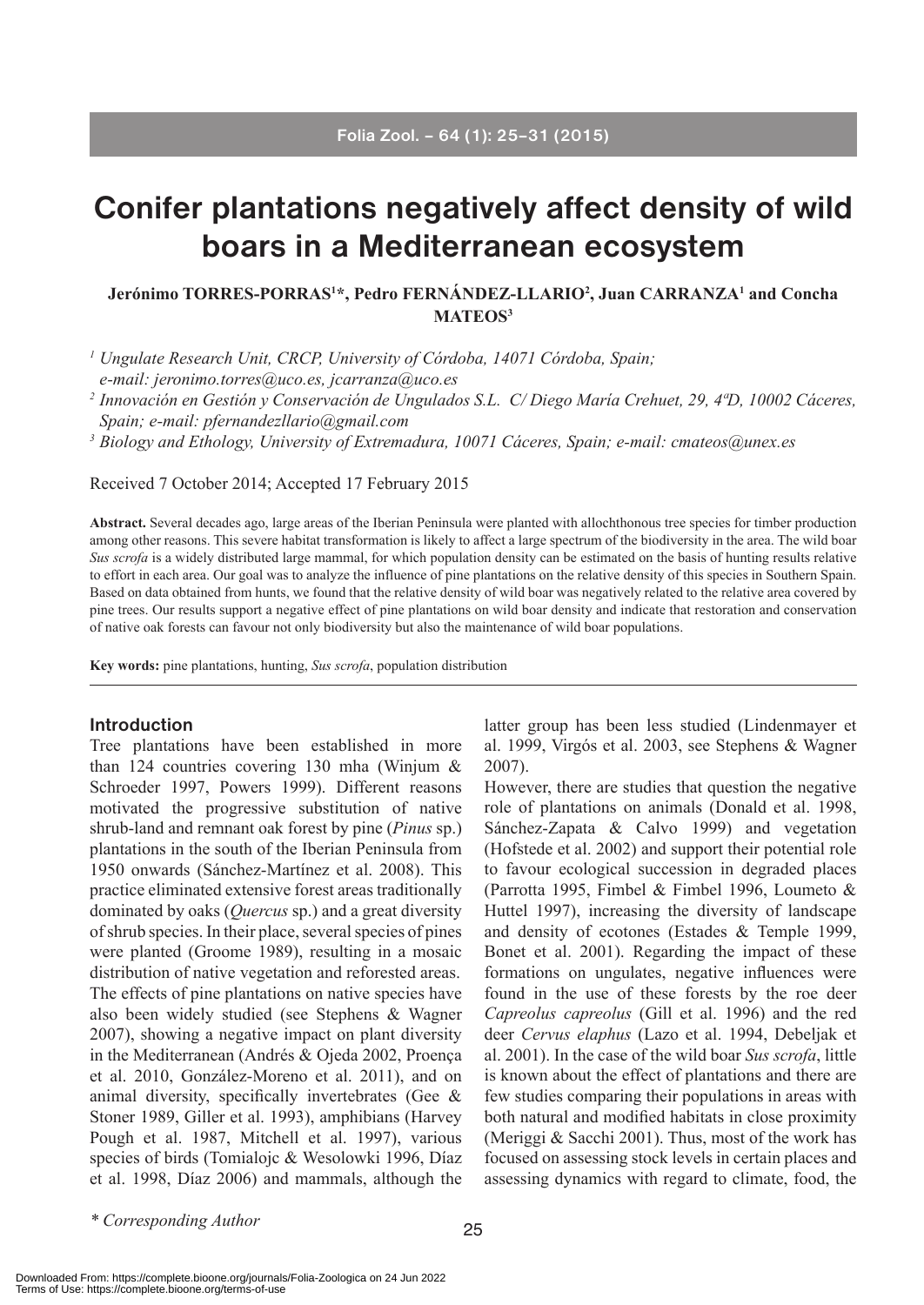presence of predators or hunting (Kanzaki et al. 1998, Volokh 2002, Melis et al. 2006). Pine woods may be less suitable habitats for wild boars compared to oak forests (Massei et al. 1996, Fernández-Llario 1996, 2004). However, the presence of areas with pines may increase the heterogeneity of habitat producing a mosaic structure of pine and oak forests that might positively influence the abundance of wild boar (Acevedo et al. 2006, Merli & Meriggi 2006).

The area studied here is a good example of terrain where both plantations and native forest areas coexist, thus providing a good opportunity for comparing their effects on wild boars within a short geographical distance. The study area was located in "Sierra Morena" in southern Spain and is characterized by a high ecological value due to its biodiversity, greater than in central and northern Europe (Grubb 1987) where conifers dominate forest landscape (Dafis 1997). In the area under study, hunting wild ungulates is widespread, wild boar being the second most abundant species (after red deer) harvested every year. The objective of this study was to analyze the possible influence of an anthropogenic change in the ecosystem, the plantations with exotic pine species, on the relative density of wild boar in a Mediterranean area.

### **Material and Methods**

### *Study area*

This study took place in an area of 58120 hectares (free from the presence of wolves), which includes 57 estates located in "Sierra Morena" (37°53′- 38°11′ N, 4°57′-5°34′ W) in the province of Córdoba (Spain) with altitude ranging between 120 and 896 meters. The average size of the estates is  $1026.56 \pm$ 540.37 ha  $(\pm S_D)$  with a minimum of 427 ha and a maximum of 3728 ha. The climate is characterized as typically Mediterranean with irregular rainfall and hot, dry summers. The average annual precipitation was 536 mm while the mean temperature was 17.6 °C, ranging from a minimum of 9.2 °C in winter (January) to a maximum of 27.2  $\degree$ C in summer (July-August). Natural vegetation consists predominantly of Mediterranean forest with oak (*Quercus ilex*) and cork oak trees (*Quercus suber*) along with various species of shrubs (including genus *Cistus*, *Erica*, *Genista*, *Pistacia*, *Arbutus*, *Phyllirea*), and 35.83 % of the area is covered by pure plantations of coniferous species (Fig. 1), such as stone pine (*Pinus pinea*) and cluster pine (*P. pinaster*), both type of forests with small areas of pasturelands. The main use of these estates is big game hunting of red deer and wild boar, sometimes



**Fig. 1.** Percentage of area covered by pines forest and average number of wild boars hunted per 100 hectares in each estate.

with other species like the fallow deer (*Dama dama*) and the mouflon (*Ovis aries musimon*). Some estates have perimeter fences designed to prevent deer from leaving the area but allow the movement of the wild boar across them. Human presence is restricted to houses of foresters.

#### *Data collection*

Data were obtained from two sources: first, record of number of animal culled and hunting effort obtained by the regional government (Consejería de Agricultura, Pesca y Medio Ambiente de la Junta de Andalucía) of the hunts held in the 1996-1997 to the 2004-2005 seasons in the hunting estates within the study area. This type of hunt (called Montería) is typical of southern regions of the Iberian Peninsula, and involves packs of dogs being released within a shrub area to drive the ungulates towards the sites, where hunters are waiting for them. Hunting takes place in the early afternoon, approximately from 12:00 to 15:00, in the months of October to February. There is only one Montería per year in each area. Both male and female wild boar can be legally hunted in the Montería. There are no fixed quotas per area for wild boars to be culled, and hunters are allowed to shot every wild boar they see. Thus, hunting bag becomes a viable index of density when corrected by hunting effort (Fernández-Llario et al. 2003).

Second, by using aerial photographs (1:10000), we determined the major vegetation units in the area. Areas covered by ligneous vegetation in comparison to pastureland were delineated, obtaining the area of ligneous cover in each estate. Thus, ligneous cover was the percentage of the area covered by trees or shrubs, either native oak forests and shrublands or pines (i.e. the opposite to open lands). We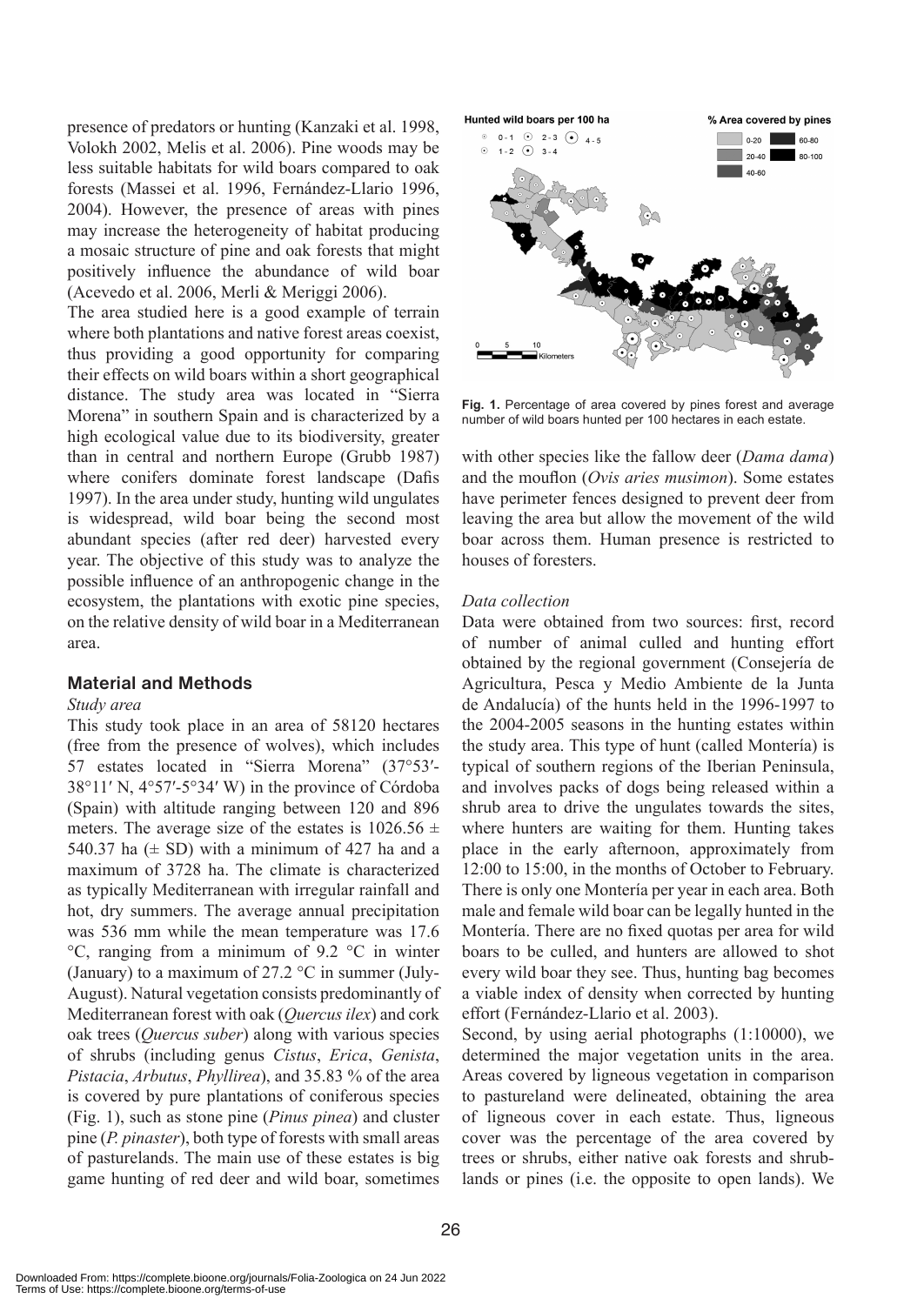also used cartographic information from the regional government to differentiate between areas with pines and native forest/shrub-land and measured the area of pines within each estate. The ArcGIS v.9.3 (ESRI®) software was used for handling cartographic information and creating the maps.

#### *Statistical analysis*

Data included 57 hunting estates followed during nine years. To investigate whether the number of wild boar hunted related to the vegetal composition of the area, we used Generalized Estimating Equations procedure (GEE) in SPSS v.20 (SPSS, Chicago, IL, U.S.A.). The GEE analysis is a generalized version of a General Mixed Model that accounts for correlated data (Hardin & Hilbe 2003). The chosen type of model was Negative Binomial with log link. The model included "year" as a random effect to account both for the correlation between repeated observations on estates and for random between year-variation.

In order to assess the spatial structure of wild boar population in our area while controlling for correlations between estates and, also, to distinguish between spatial and environmental effects, we have used the third-order polynomial function based on the x- and y-geographic coordinates of the sampling points (estates in this case) as Borcard et al. (1992) have suggested. The x- and y- coordinates of each estate were first z-scored transformed and the rest of the nine polynomial variables of the spatial matrix (Legendre 1990) were then calculated: x, y, xy,  $x^2$ ,  $y^2$ ,  $x^3$ ,  $y^3$ ,  $x^2y$ ,  $xy^2$ .

We used the proportions of ligneous cover and pine forest in each estate as explanatory variables of interest. Also, for an alternative model, area of pine forest was categorized. We established two levels: pine forest cover less than 50 % of the estate and more than 50 % of the estate.

The number of wild boars hunted in each estate, as well as by the extent of the estate, can vary depending on the number of hunters and the number of packs of dogs (hunting pressure effect), so these variables should be introduced as control variables. However, both covariates are also highly correlated  $(r = 0.82)$ and to avoid co-linearity problems, we used only the "number of packs of dogs" as the best proxy of hunting pressure.

Since the dependent variable (number of wild boars hunted) has different probability of occurrence depending on the extension of each estate, we have introduced the land-area (ln transformed) as an offset variable, which allows to transform the dependent variable in relative values (density values) without affecting the rest of explanatory variables, as the offset variable is not itself introduced in the model.

For selecting the best correlation structure, we used de QIC information criterion. A first-order autoregressive relationship (AR 1) produced the lower value for the QIC, meaning that the correlations between adjacent years are bigger than that between more distant years. The results proved to be very consistent between the first full model and the last one, showing the significant effect of five spatial terms (x, xy, y2 , x3 , x2 y) on the wild boar density.

Afterwards, with all the selected variables (spatial, environmental and control variables) we constructed three alternative models and compared them by using the QIC information criterion as goodness of fit statistic. The three alternative models we have compared were: (1) a model in which both main predictive environmental variables (area of ligneous vegetation and pine forest) are introduced as proportions, (2) a model with "area of pine forest" introduced as a categorical variable whereas ligneous cover remains as proportions (see above), (3) a model introducing the interaction between the categorized "area of pine forest" and the proportion of the area covered by ligneous vegetation. We used the Type III analysis in all cases.

#### **Results**

The average number of wild boars hunted per 100 hectares per year in all the estates was  $1.52 \pm 1.28$ 



**Fig. 2.** Effect of pines and ligneous cover: number of wild boars hunted per 100 hectares predicted from Model 3 of Table 1, plotted against the percentage of the area of the estate covered by ligneous vegetation, for estates with less (circles and continuous line,  $R^2$  = 0.434) and more (triangles and discontinuous line,  $R^2$  = 0.006) than 50 % of the area covered by pine forests.

Downloaded From: https://complete.bioone.org/journals/Folia-Zoologica on 24 Jun 2022 Terms of Use: https://complete.bioone.org/terms-of-use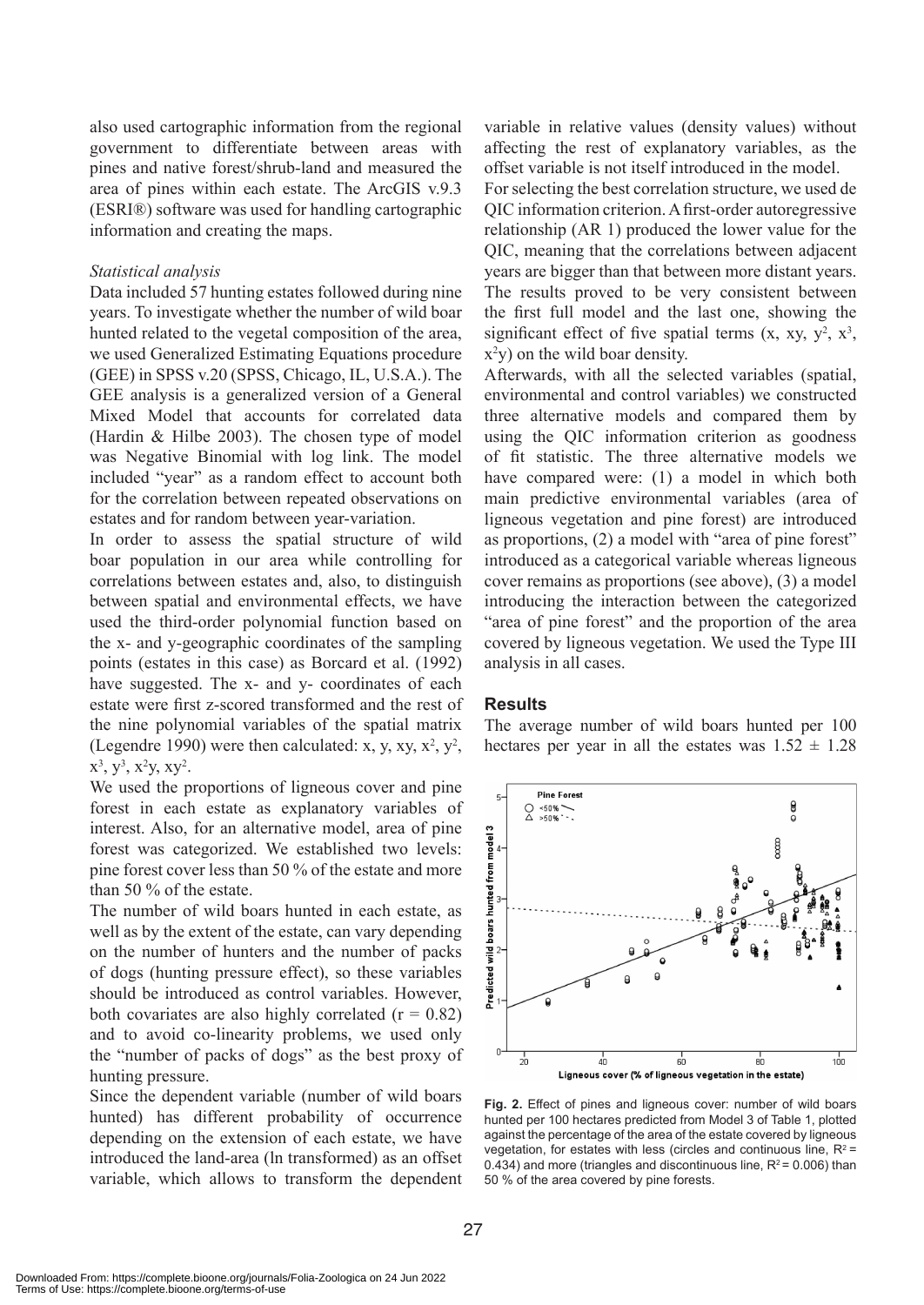**Table 1.** Results from a Generalized Estimating Equations procedure (GEEs) to study the effect of independent variables for 57 estates throughout nine years on the number of wild boars hunted. Estates and years were introduced in the model to define the independent subjects (estates) for the repeated measures effect (years). The three alternative models we have compared were: (1) a model in which both main predictive environmental variables (area of ligneous vegetation and pine forests) are introduced as proportions, (2) a model with area of pine forest introduced as a categorical variable whereas ligneous cover remains as proportions, (3) a model introducing the interaction between the categorized "area of pine forest" and the proportion of ligneous cover.

| Model 1 (QIC 308.36)                    |                  |          |           |                        |       |
|-----------------------------------------|------------------|----------|-----------|------------------------|-------|
| Parameter                               | $\, {\bf B}$     | $\rm SE$ | Wald Chi2 | $\mathrm{d}\mathrm{f}$ | Sig.  |
| Intercept                               | $-5.652$         | 0.355    | 252.754   | $\mathbf{1}$           | 0.001 |
| $\mathbf X$                             | 0.632            | 0.135    | 21.664    | $\mathbf{1}$           | 0.001 |
| xy                                      | 0.456            | 0.082    | 30.625    | $\mathbf{1}$           | 0.001 |
| $y^2$                                   | 0.546            | 0.090    | 36.352    | $\mathbf{1}$           | 0.001 |
| $x^3$                                   | $-0.306$         | 0.105    | 8.477     | $\mathbf{1}$           | 0.004 |
| $x^2y$                                  | $-0.211$         | 0.096    | 4.742     | $\mathbf{1}$           | 0.029 |
| Dog packs                               | 0.005            | 0.003    | 2.525     | $\mathbf{1}$           | 0.112 |
| Ligneous cover (%)                      | 0.015            | 0.004    | 9.347     | $\mathbf{1}$           | 0.002 |
| Pine forest $(\% )$                     | $-0.004$         | 0.002    | 3.921     | $\mathbf{1}$           | 0.048 |
| Model 2 (QIC 306.94)                    |                  |          |           |                        |       |
| Parameter                               | $\, {\bf B}$     | $\rm SE$ | Wald Chi2 | $\mathrm{d}\mathbf{f}$ | Sig.  |
| Intercept                               | $-5.976$         | 0.486    | 151.240   | $\mathbf{1}$           | 0.001 |
| $\mathbf X$                             | 0.580            | 0.127    | 20.538    | $\mathbf{1}$           | 0.001 |
| xy                                      | 0.449            | 0.083    | 28.815    | $\mathbf{1}$           | 0.001 |
| $y^2$                                   | 0.537            | 0.093    | 33.021    | $\mathbf{1}$           | 0.001 |
| $\mathbf{x}^3$                          | $-0.271$         | 0.109    | 6.160     | $\mathbf{1}$           | 0.013 |
| $x^2y$                                  | $-0.199$         | 0.099    | 4.035     | $\mathbf{1}$           | 0.045 |
| Dog packs                               | 0.006            | 0.003    | 3.356     | $\mathbf{1}$           | 0.067 |
| Ligneous cover $(\% )$                  | 0.014            | 0.004    | 9.520     | $\mathbf{1}$           | 0.002 |
| Pine forest < 50 $\%$                   | 0.334            | 0.169    | 3.893     | $\mathbf{1}$           | 0.048 |
| Pine forest $> 50 \%$                   | $\boldsymbol{0}$ |          |           |                        |       |
| Model 3 (QIC 303.26)                    |                  |          |           |                        |       |
| Parameter                               | $\, {\bf B}$     | $\rm SE$ | Wald Chi2 | df                     | Sig.  |
| Intercept                               | $-3.960$         | 1.035    | 14.629    | $\mathbf{1}$           | 0.001 |
| $\mathbf X$                             | 0.647            | 0.122    | 28.025    | $\mathbf{1}$           | 0.001 |
| xy                                      | 0.468            | 0.085    | 30.182    | $\mathbf{1}$           | 0.001 |
| $y^2$                                   | 0.574            | 0.093    | 37.406    | $\mathbf{1}$           | 0.001 |
| $\mathbf{x}^3$                          | $-0.309$         | 0.0106   | 8.443     | $\mathbf{1}$           | 0.004 |
| $x^2y$                                  | $-0.191$         | 0.922    | 4.291     | $\mathbf{1}$           | 0.038 |
| Dog packs                               | 0.007            | 0.002    | 5.729     | $\mathbf{1}$           | 0.017 |
| Ligneous cover $(\% )$                  | $-0.008$         | 0.010    | 0.610     | $\mathbf{1}$           | 0.435 |
| Pine forest < 50 $\%$                   | $-2.090$         | 1.005    | 4.320     | $\mathbf{1}$           | 0.038 |
| Pine forest $> 50 \%$                   | $\boldsymbol{0}$ |          |           |                        |       |
| Pine forest $<$ 50 % $*$ Ligneous cover | 0.027            | 0.010    | 6.489     | $\mathbf{1}$           | 0.011 |
| Pine forest $> 50 \%$ * Ligneous cover  | $\boldsymbol{0}$ |          |           |                        |       |

(SD), the average number of hunters/100 ha and dog packs/100 ha per year were  $10.39 \pm 4.29$  and  $2.67 \pm 1.11$ respectively. Although data seemed to vary little among years (wild boars/100 ha range: 1.27-1.88; hunters/100 ha range: 9.84-10.93; dog packs/100 ha range: 2.552.81), there was wide variation in the number of wild boars hunted among different estates (wild boars/100 ha range: 0.12-4.60; Fig. 1) as well as in the number of hunters (hunters/100 ha range: 2.98-19.58) and dog packs (dog packs/100 ha range: 0.33-4.83).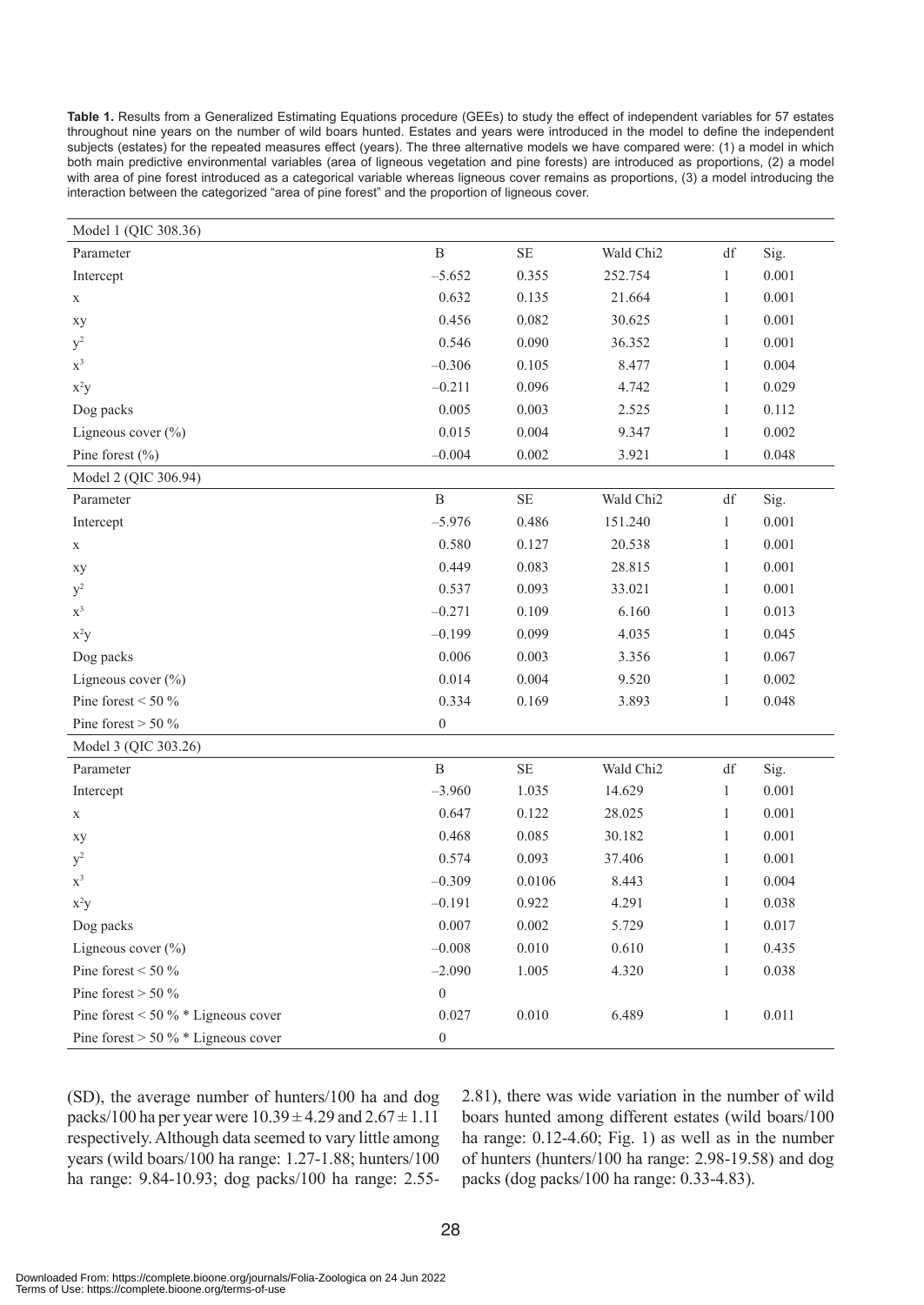Models 1 and 2 produced very similar results. In both, ligneous cover and area of pine forest showed a significant effect after controlling for the spatial variables and hunting pressure (dog packs), but in the opposite direction: ligneous cover favoured wild boar density, while pine forest area decreased it, either when introduced as a percentage or as a categorized variable (Models 1 and 2, respectively; Table 1).

We found a significant interaction between the categorized area of pine forest and the ligneous cover (Model 3) on the density of wild boars (Table 1, Fig. 2). A positive effect of the ligneous cover only occurred in estates where the area of pine forest was low. However, when the forest pine area was high, the relationship between hunted wild boars and ligneous cover disappeared (Fig. 2).

## **Discussion**

The results show that the presence of pine trees was negatively associated with the number of wild boars harvested. The differences between estates were consistent throughout the nine years of study, which supports that hunting results may relate to the actual density of wild boars using the area when other influencing variables are taken into account. It is important to emphasize a positive influence of the ligneous cover on the relative abundance of this species when pines are not the predominant type of forest in the area. On average, the area occupied by pine forests represents 35.83 % of the total area. The presence of large areas with pines might influence the abundance of wild boars not only within the pine woods but also in the whole area under study. The average number of wild boars hunted per 100 ha in the whole study area was  $1.52 \pm 1.28$ , which is notably smaller than estimates obtained for other Mediterranean areas in the Iberian Peninsula, such as Alentejo (Portugal) or Extremadura (Spain) where figures were 9.49 and 2.70 respectively (Fernández-Llario et al. 2003). In more Atlantic environments, such as northern Spain, reported values were 3.0 (Leranoz & Castién 1996), 1.9-4.2 (Tellería & Sáez-Royuela 1985) and 3.1 (Herrero et al. 1995). Therefore, our study area shows one of the lowest densities in the Iberian Peninsula, even if it has a high potential resource values for the species (Bosch et al. 2012); something remarkable in an area with great hunting tradition, in which wild boar is the second most important big game species after the red deer.

The relatively small hunting bag for wild boar in our study area was not caused by a low hunting effort, which was even higher than in other areas of Iberia.

For example the hunting effort reported for a similar Mediterranean area in Extremadura was even lower (5.53 hunters/100 ha and 2.0 dog packs/100 ha, Fernández-Llario et al. 2003) than in the study area  $(10.39 \pm 4.29 \text{ and } 2.67 \pm 1.11 \text{ respectively})$  despite yielding a twofold sized hunting bag.

But what are the possible mechanisms that cause a lower density in the pine forests? The presence of pine forests reduces the area of native forest and thus the presence of species of the genus *Quercus* that produce acorns, which constitute a key element of the wild boar diet (Massei et al. 1996) and, along with beech tree fruit in other areas, may strongly influence population growth (Okarma et al. 1995, Jędrzejewska et al. 1997, Bieber & Ruf 2005). In addition, pine forests usually include poor understory layers compared to native Mediterranean shrubland, which are also valuable for shelter (Welander 2000, Fernández-Llario 2004). Pines produce some food for wild boars in the form of pine nuts, although these are only available in summer and are of much lower relative importance compared with acorns (Fernández-Llario 1996). Also, in our study area, as in most reforested areas in Spain, the pine-nut-producer stone pine is used only in some patches with the non-pine-nut-producer cluster pine being the dominant species.

Another interesting result is the lack of inter-annual variation in the number of wild boars hunted in the area. Population dynamics in this species usually includes strong fluctuations in size, probably related to density dependent factors (Jędrzejewska et al. 1997). In our study area, wild boars appeared to be in low density and seem not to show too strong population fluctuations. One possible explanation is that habitat quality limits both density and population fluctuations. In our study area, habitat may be poor on average, not because plant productivity is limited by poor environmental or weather conditions, but because it is composed of a mosaic of productive oak patches together with largely unproductive areas of pines that do not contribute to provide extra-food for wild boars even under good weather conditions. Thus, good years may not produce big population increases, so that there may be little opportunity for density dependent effects to lead to population fluctuations.

In conclusion, our results indicate that the presence of pine woods may negatively affect wild boar density. This association is clear among estates within the study area. Our data suggest that restoring the native forest may be valuable, not only for increasing biodiversity, but also to improve economy, since big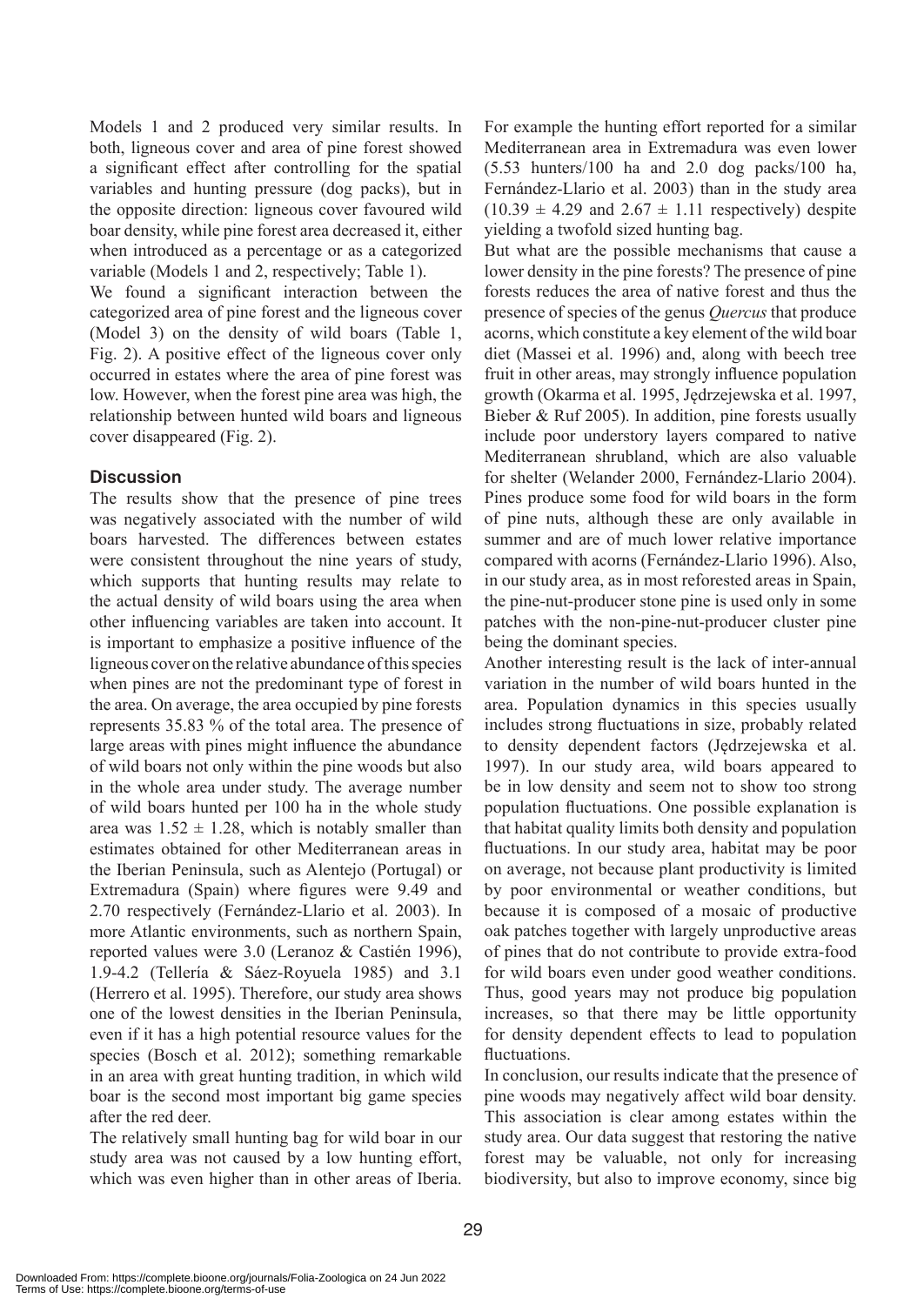game hunting is one of the main sources of income in these areas. On the other hand, most European populations of wild boar are increasing and can produce several types of negative impacts (Acevedo et al. 2006, Bosch et al. 2012), which is also worth considering as a factor in the management of these populations oriented to make compatible economical use and conservation.

#### **Acknowledgements**

*Financial support came from "Consejería de Agricultura, Pesca y Medio Ambiente de la Junta de Andalucía". We thank R. Arenas and the entire staff of the Environmental Delegation in Córdoba as well as L. Arias de Reyna of University of Córdoba for their help at different phases of the study, and M. W. Hayward and anonymous referees for comments to the manuscript. Additional financial support came from Spanish Ministry of Education and Science, project CGL2010-10772-E.*

#### **Literature**

- Acevedo P., Escudero M.A., Muñoz R. & Gortázar C. 2006: Factors affecting wild boar abundance across an environmental gradient in Spain. *Acta Theriol. 51: 327–336.*
- Andrés C. & Ojeda F. 2002: Effects of afforestation with pines on woody plant diversity of Mediterranean heathlands in southern Spain. *Biodivers. Conserv. 11: 1511–1520*.
- Bieber C. & Ruf T. 2005: Population dynamics in wild boar *Sus scrofa*: ecology, elasticity of growth rate and implications for the management of pulsed resource consumers. *J. Appl. Ecol. 42: 1203–1213.*
- Bonet A., Peña J., Bellot J., Cremades M. & Sánchez J.R. 2001: Changing vegetation structure and landscape patterns in semi-arid Spain. In: Villacampa Y., Brebbia C.A. & Usó J.L. (eds.), Ecosystems and sustainable development III. *Wit Press, Southampton: 377–386.*
- Borcard D., Legendre P. & Drapeau P. 1992: Partialling out the spatial component of ecological variation. *Ecology 73: 1045–1055.*
- Bosch J., Peris S., Fonseca C., Martinez M., De La Torre A., Iglesias I. & Muñoz M.J. 2012: Distribution, abundance and density of the wild boar on the Iberian Peninsula, based on the CORINE program and hunting statistics. *Folia Zool. 61: 138–151.*
- Dafis Sp. 1997: The Mediterranean Forest and its protection. *Sci. Ann. Dept. Forest. Nat. Environ. 37: 159–170.*
- Debeljak M., Saso D., Jerina K., Kobler A. & Adamic M. 2001: Habitat suitability modelling for red deer (*Cervus elaphus* L.) in Southcentral Slovenia with classification trees. *Ecol. Model. 138: 321–330.*
- Díaz L. 2006: Influences of forest type and forest structure on bird communities in oak and pine woodlands in Spain. *For. Ecol. Manage. 223: 54–65.*
- Díaz M., Carbonell R., Santos T. & Telleria J.L. 1998: Breeding bird communities in pine plantations of the Spanish plateaux: biogeography, landscape and vegetation effects. *J. Appl. Ecol. 35: 562–574.*
- Donald P.F., Fuller R.J., Evans A.D. & Gough S.J. 1998: Effects of forest management and grazing on breeding bird communities in plantations of broadleaved and coniferous trees in western England. *Biol. Conserv. 85: 183–197.*
- Estades C.F. & Temple S.A. 1999: Deciduous-forest bird communities in plantations with broad-leaved and coniferous trees in a fragmented landscape dominated by exotic pine plantations. *Ecol. Appl. 9: 573–585.*
- Fernández-Llario P. 1996: Ecología de jabalíes en Doñana: parámetros reproductivos e impacto ambiental. *PhD Thesis, Universidad de Extremadura, Cáceres.*
- Fernández-Llario P. 2004: Environmental correlates of nest site selection by wild boar *Sus scrofa*. *Acta Theriol. 49: 383–392.*
- Fernández-Llario P., Mateos-Quesada P., Silvério A. & Santos P. 2003: Habitat effects and shooting techniques on two wild boar (*Sus scrofa*) populations in Spain and Portugal. *Z. Jagdwiss. 49: 120–129.*
- Fimbel A.R. & Fimbel C.C. 1996: The role of exotic conifer plantations in rehabilitating degraded tropical forest lands, i.c. A case study from the Kivale Forest in Uganda. *For. Ecol. Manage. 81: 215–226.*
- Gee A.S. & Stoner J.H. 1989: A review of causes and effects of acidification of surface water in Wales and potential mitigation techniques. *Arch. Environ. Contam. Toxicol. 18: 121–130.*
- Gill R.M.A., Johnson A.L., Francis A., Hiscocks K. & Peace A.J. 1996: Changes in roe deer (*Capreous capreolus* L.) population density in response to forest habitat succession. *For. Ecol. Manage. 88: 31–41.*
- Giller P., O'Halloran J., Hernan R., Roche N., Clenagan C., Evans J., Kiely G.K., Morris P., Allot N., Brennan M., Reynolds J., Cooke D., Kelly-Quinn M., Braken J., Coyle S. & Farrel E.P. 1993: An integrated study of forested catchments in Ireland. *Irish Forestry 50: 70–88.*
- González-Moreno P., Quero J.L., Poorter L., Bonet F.J. & Zamora R. 2011: Is spatial structure the key to promote plant diversity in Mediterranean forest plantations? *Basic Appl. Ecol. 12: 251–259.*
- Groome H. 1989: Historia de la política forestal. In: Ortega Hernández-Agero C. (ed.), El Libro rojo de los bosques españoles. *ADENA-WWF España, Madrid: 137–150.*
- Grubb P.J. 1987: Global trends in species-richness in terrestrial vegetation: a view from the northern hemisphere. In: Gee J.M.R. & Giller P.S. (eds.), Organization of communities, past and present. *Blackwell, Oxford: 99–118.*
- Hardin J. & Hilbe J. 2003: Generalized estimating equations. *Chapman and Hall/CRC, London*.
- Harvey Pough F., Smith E.M., Rhodes D.H. & Collazo A. 1987: The abundance of salamanders in forest stands with different histories of disturbance. *For. Ecol. Manage. 20: 1–9.*
- Herrero J., García Serrano A. & García González R. 1995: Wild boar (*Sus scrofa* L.) hunting in south-western Pyrenees (Spain): preliminary data. *J. Mt. Ecol. 3: 228–229*.
- Hofstede R.G.M., Groenendijk J.P., Coppus R., Fehse J.C. & Sevink J. 2002: Impact of pine plantations on soils and vegetation in the Ecuadorian high Andes. *Mt. Res. Dev. 22: 159–167.*